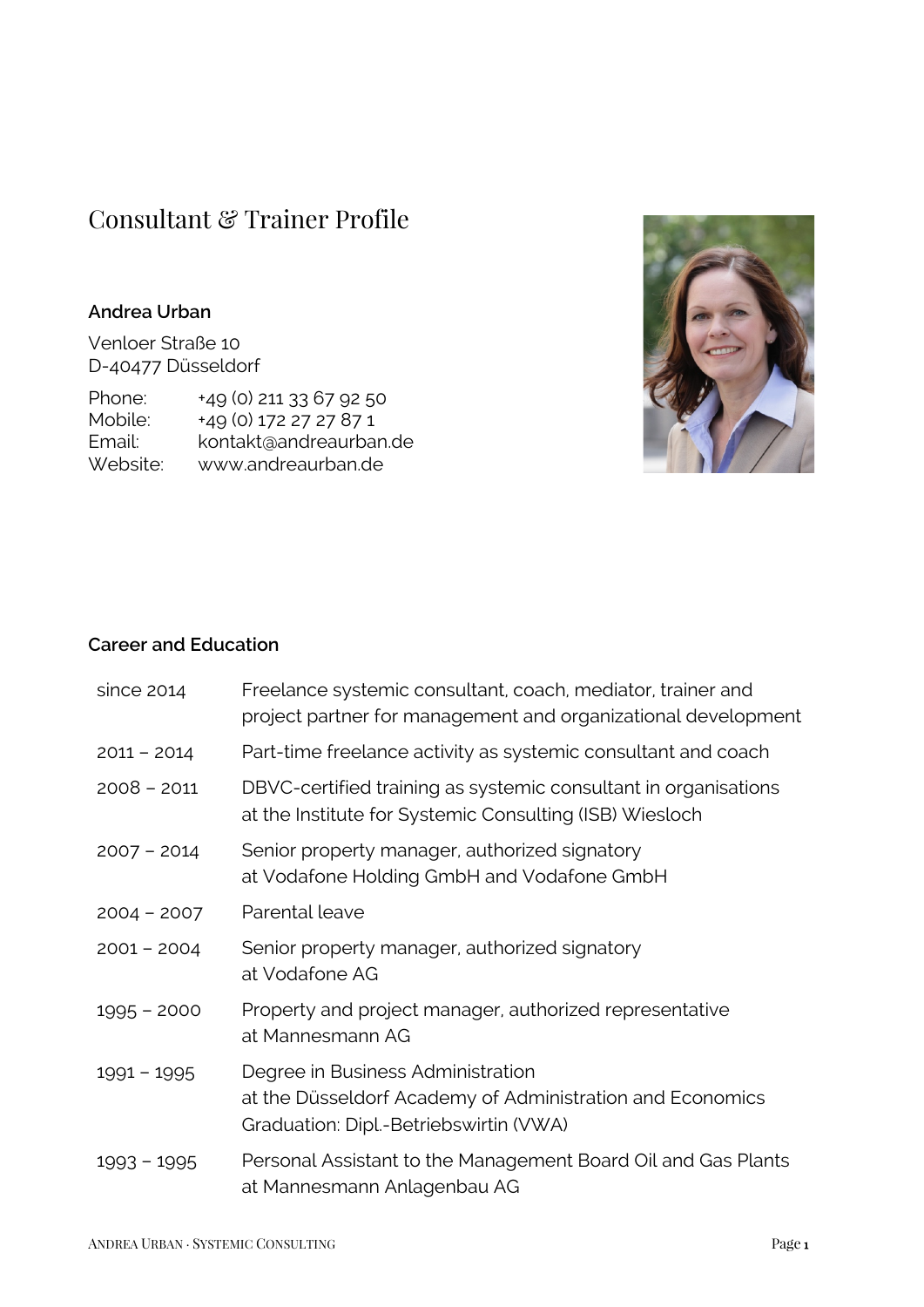| $1989 - 1992$ | Project assistant for a major Saudi Arabian oil pipeline project<br>with Mannesmann Anlagenbau AG                              |
|---------------|--------------------------------------------------------------------------------------------------------------------------------|
| 1989          | Translator and commercial employee<br>with Essener Hochdruck-Rohrleitungsbau GmbH                                              |
| $1988 - 1989$ | Translator, interpreter and commercial employee<br>with Timelec S.a.r.l. Paris,<br>on behalf of apra-norm Elektromechanik GmbH |
| 1986 - 1988   | Translator and commercial employee<br>with Essener Hochdruck-Rohrleitungsbau GmbH                                              |

# **Additional Qualifications, Advanced Training & Further Education**

| $2018 - 2019$ | Systemic coaching, UTA Academy, Cologne, trainee                                                                                                        |
|---------------|---------------------------------------------------------------------------------------------------------------------------------------------------------|
| $2016 - 2018$ | Mediation and conflict management, Academy von Hertel,<br>Hamburg                                                                                       |
| 2017          | Agile coaching and next leadership, UTA Academy                                                                                                         |
| $2015 - 2016$ | Systemic organizational and structural constellation work,<br>UTA Academy                                                                               |
| 2016          | Zen in Coaching, UTA Academy                                                                                                                            |
| $2013 + 2015$ | Systemic organizational and structural constellation work,<br>SySt, Matthias Varga von Kibéd, Königswinter                                              |
| $2011 - 2017$ | Provocative style in consulting and therapy,<br>Improvisation techniques, Frank Farrelly and DIP, Munich                                                |
| 1988          | Language study stay in Bléré, Tours, France,<br>EU Scholarship of the Carl Duisberg Gesellschaft                                                        |
| 1984 - 1986   | Foreign-language business correspondent English and French,<br>(IHK Duesseldorf, Chambre de Commerce et d'Industrie de Paris,<br>Berlitz-School, Essen) |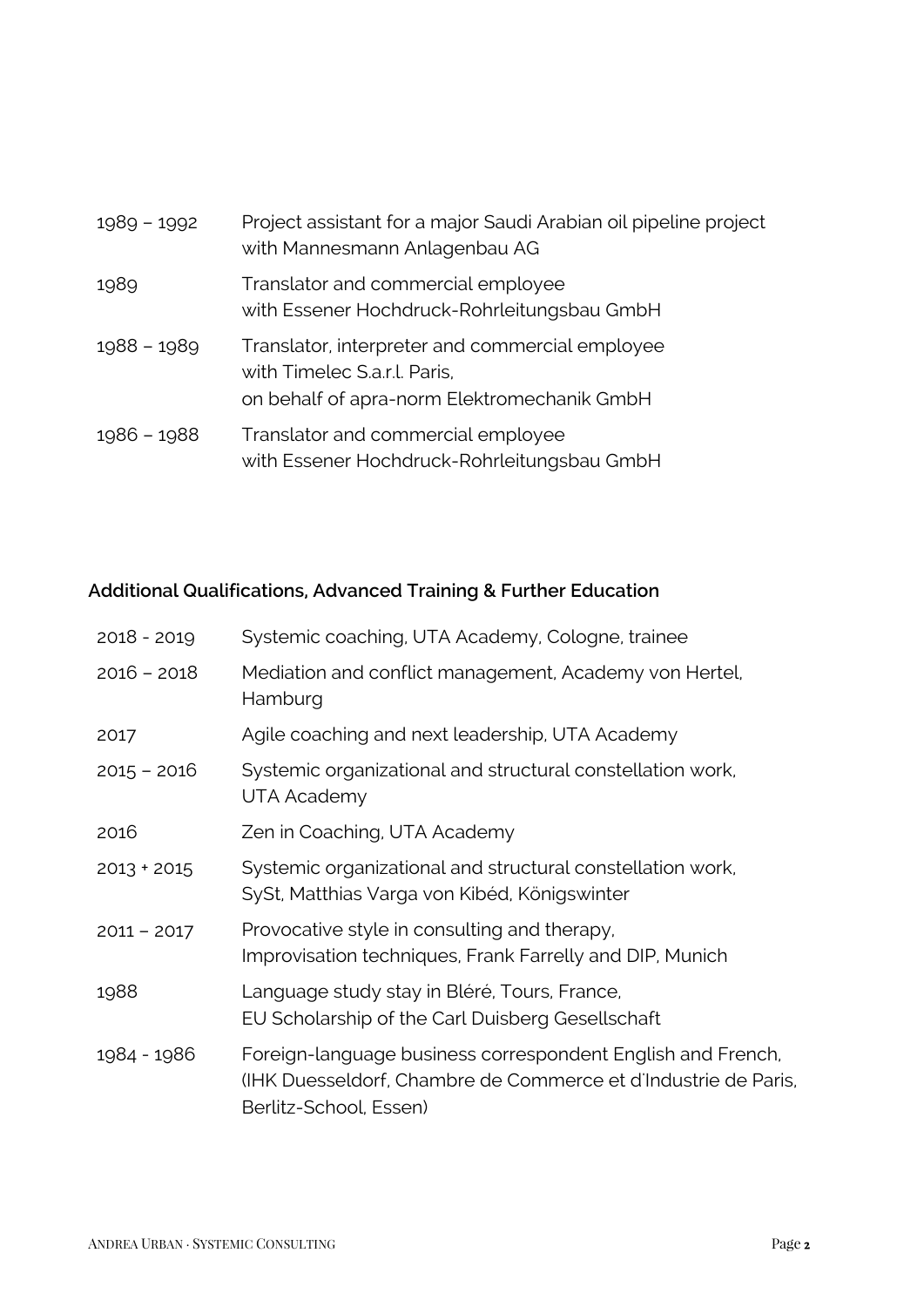## **Work focus & project experience**

- Creation and realization of national and international seminars, coaching, mediations, trainings and projects in German and English language
- Creation and implementation of seminars and trainings for specialists and executives on leadership, self-management, communication, role clarification, conflicts, responsibility, commitment, dealing with change.
- Coaching and consulting of specialists and executives for career development, potential development and personality development
- Accompanying and coaching of specialists and executives in the context of change processes, for professional (new) orientation and (new) positioning, outplacement, outsourcing
- Training and coaching on 50 plus topics, perspectives and initiatives
- Systemic consulting and process consulting on corporate succession and generational change, participation in M&A projects
- Conception and implementation of national and international conflict management seminars, e.g. also for Russian, Ukrainian and Israeli customers
- Carrying out mediations in economic and personal context
- One-party mediations for well-founded preparation for multi-party mediations as well as difficult negotiations, clarification of different interests, complex issues and development of strategies
- Creation and implementation of team developments
- Moderation of workshops, collegial consultations and open space conferences
- Design and organization of conferences and large group events
- Conception and implementation of intercultural workshops in the context of onboarding processes for international managers and their families
- Long-time voluntary commitment in the coaching association International Coachfederation (ICF)